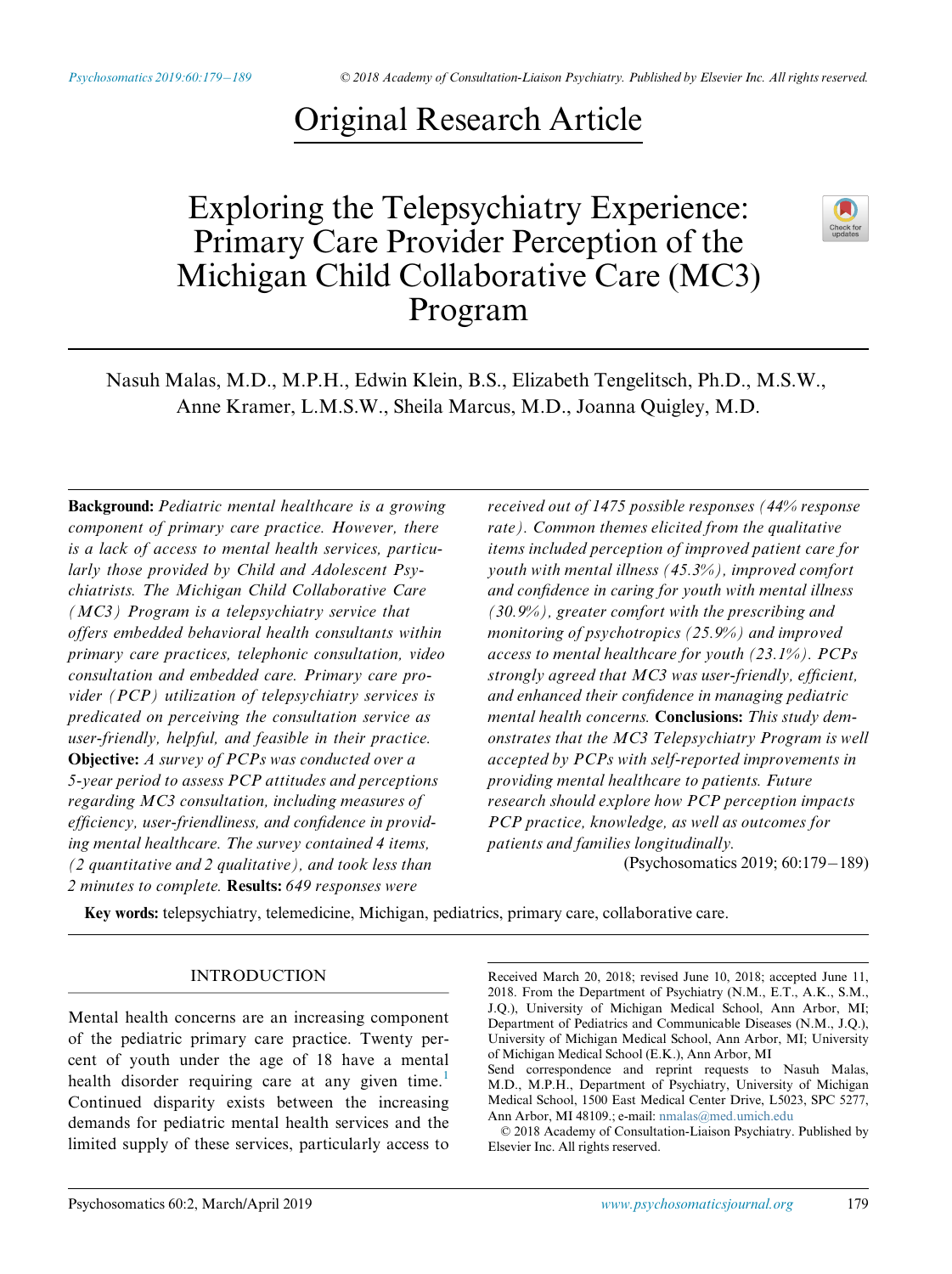Child and Adolescent Psychiatrists  $(CAPs).^{2-4}$  $(CAPs).^{2-4}$  $(CAPs).^{2-4}$  $(CAPs).^{2-4}$  $(CAPs).^{2-4}$  There are currently 8700 practicing CAPs across the country with over 15 million youth in need of psychiatric care.[5](#page-8-2) Furthering this disparity is consolidation of CAPs to urban centers, leaving vast areas with limited to no access to  $CAPs$ .<sup>[5](#page-8-2)-[7](#page-8-2)</sup> Despite ongoing efforts to stem these disparities, this gap continues to increase.<sup>[8](#page-8-3)</sup> Innovation in mental health care delivery, enhanced integration, improved training and education, and newer models of care are desperately needed to meet the ballooning demands of pediatric mental healthcare.

Given limited access to psychiatric care for pediatric populations, primary care providers (PCPs) often are at the frontlines of identifying, evaluating and managing mental illness. PCPs evaluate and diagnose over half of youth with mental illness.<sup>2</sup> Furthermore, over two-thirds of PCPs report delays in clinical workflow due to addressing mental health in the office. $9,10$  While PCPs prescribe nearly 90% of all psychotropic medications for youth, they receive little formal mental health training.<sup>[2](#page-8-1)</sup> PCPs often feel uncomfortable and believe they lack the training to meet the needs of this population.<sup>11,12</sup> The result can be poor recognition of mental illness, delays in care, difficulties with diagnostic assessment and management, patient and family dissatisfaction, and increased PCP frustration.<sup>13-[15](#page-9-0)</sup> National disparities are even more prominent within the state of Michigan with 25% of youth living in poverty, wait times to CAP care of often greater than 4 months, and larger areas of the state with no access to psychiatric care ([Figure 1](#page-2-0)).<sup>7,16,[17](#page-9-1)</sup>

Telepsychiatry is a growing, evidence-based modality to deliver psychiatric services shown to be feasible and cost-effective.<sup>[18](#page-9-2)</sup> It has the capacity to enhance access to care over distances and is increasingly being used across the country to address mental health dispar-ities in underserved areas.<sup>[18](#page-9-2)</sup> Telepsychiatry modalities may include video conferencing, phone consultation, education, or service coordination.<sup>[19](#page-9-3)</sup> It can be used with diverse populations, and within a variety of settings beyond the primary care office setting, including schools, detention facilities, and homes.<sup>20-[22](#page-9-4)</sup> Behavioral management, psychotherapy, parent management training, psychoeducation, and pharmacotherapy are all services that can be successfully delivered through telepsychiatry. $23-25$  $23-25$  $23-25$ 

Telepsychiatry offers an evidence-based vehicle for increasing access to timely, specialized care to

vulnerable and underserved populations.<sup>[19](#page-9-3)</sup> Telepsychiatry supports PCP knowledge and skill over time, as learning occurs with repeated consultation.<sup>[26,27](#page-9-6)</sup> Telepsychiatry has been demonstrated in several small, randomized, controlled studies to be as effective as face-toface consultation for diagnosis and treatment of several psychiatric conditions.<sup>28-[31](#page-9-7)</sup> Furthermore, for some populations of patients, such as patients with autism, telepsychiatry may be uniquely advantageous, when compared to traditional clinical visits, as it allows the patient and family to conduct psychiatric care in a familiar environment.<sup>[28,32](#page-9-7)</sup>

Limited data exists on the PCP experience in utilizing pediatric telepsychiatric service. In adult telepsychiatry, some studies demonstrate that PCPs are satisfied with telepsychiatric consultation by phone with improved psychotropic management.<sup>[26](#page-9-6)</sup> Pediatricians have reported overall satisfaction with other telepsychiatric programs, such as the Massachusetts Child Psychiatry Access Program, particularly in regards to timeliness. $33$  However, other studies suggest that PCPs perceive telepsychiatry negatively, including concerns regarding the brevity of consultation, poor coordination of community resources, disruption to workflows, possible negative impact on patient-provider relationship, and financial sustainability of consultation. $34$  Furthermore, some PCPs avoid consultation due to anxiety regarding the telepsychiatry process, particularly video conferencing. $35$ 

In this study, we obtained qualitative and quantitative information from PCPs relating to their experience in using telephonic consultation services with CAPs through the Michigan Collaborative Child Care (MC3) Program. It is hypothesized that PCPs would find the service easy to use, accessible, helpful, and educational while not detracting from their workflow or relationships with their patients and families.

### METHODS

### Overview of MC3 Program

In 2012, the University of Michigan Health System partnered with the Michigan Department of Health and Human Services (formerly known as the Department of Community Health), Community Mental Health offices and Medicaid to develop a collaborative telepsychiatric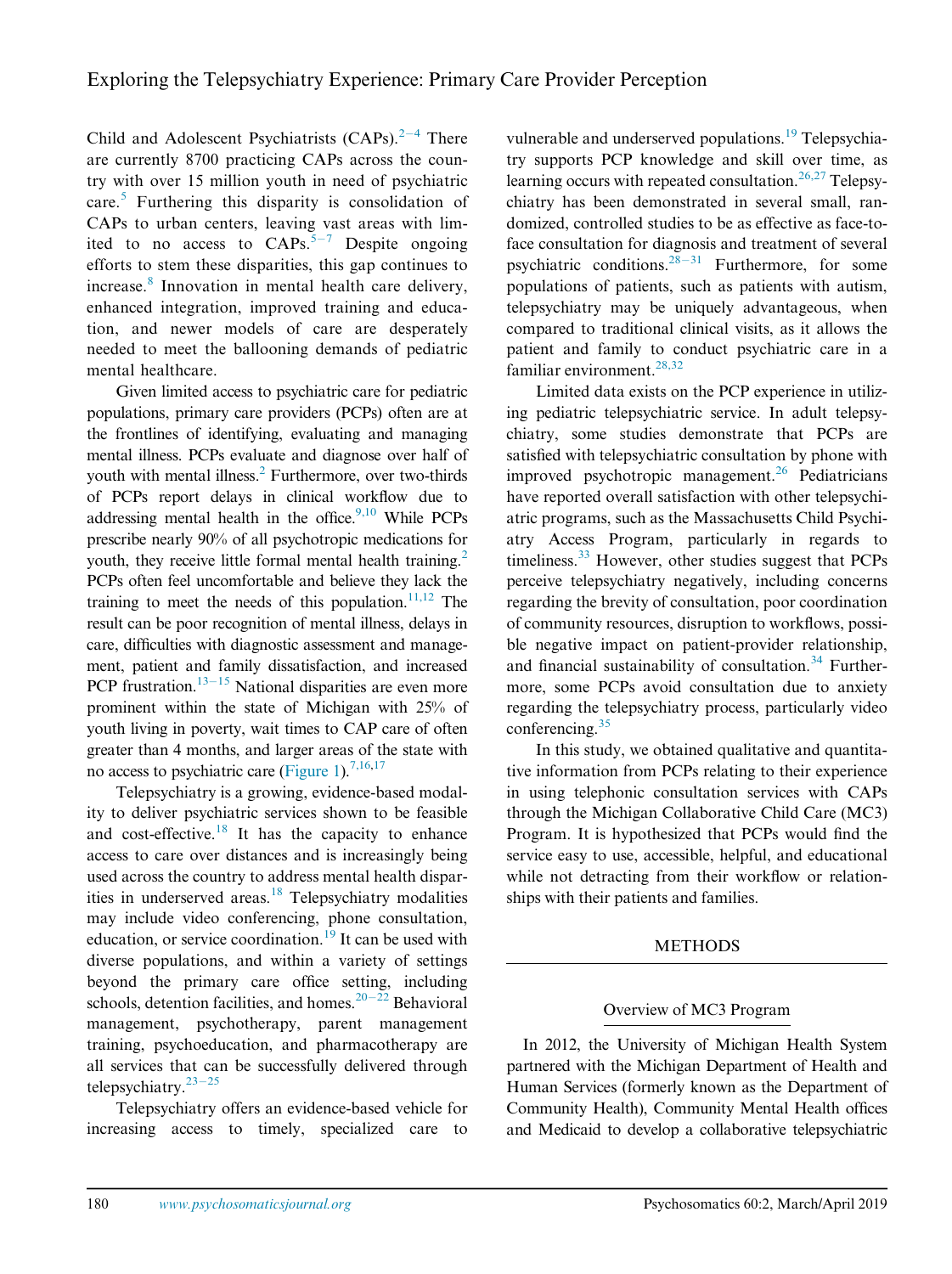<span id="page-2-0"></span>

CAP = Child and Adolescent Psychiatrists



service known as the MC3 Program. This program offers several levels of consultation and collaboration: (1) Behavioral Health Consultants (BHCs) who can provide referrals to local resources, brief in-person consultation, evaluation and non-pharmacologic intervention; (2) Formal telephone consultation with CAPs within the same business day of consult placement; (3) Videoconferencing with patients and families for more comprehensive telepsychiatric consultation; (4) Group case consultation for a group of PCPs in several areas of the state who wish to learn and discuss a series of cases together led and facilitated by a BHC and CAP; and (5) Opportunities for embedded psychiatric care or in-person consultation. In addition, MC3 has a strong collaborative partnership with many schools, academic institutions, and local professional organizations.

BHCs are required to have a master's degree in social work, psychology, professional counseling, or a related field with up-to-date licensure. They must have experience in working in primary care practices and knowledge of the collaborative care model of care. Knowledge is also required of Community Mental Health Service programs, knowledge of pediatric mental health resources in the community served, and knowledge of mental health codes and regulations. BHCs will have specialization in working with youth, knowledge of local and regional school resources, child protection services, foster care services, and other resources/supports available to youth. It is also desired that the BHC have knowledge of specialty providers in the community they are serving and familiarity with evidence-based mental health interventions.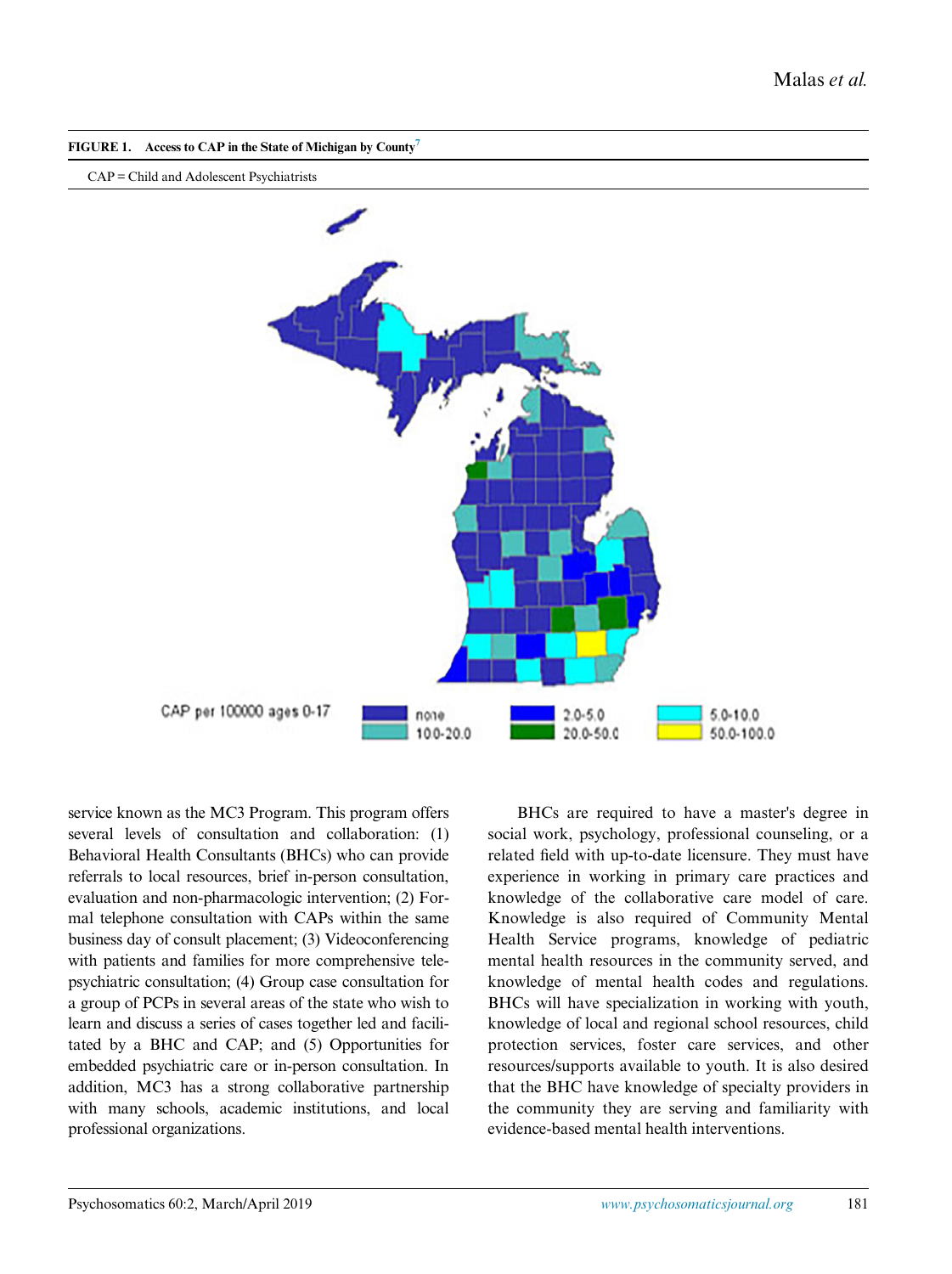## Exploring the Telepsychiatry Experience: Primary Care Provider Perception

BHC training involves a 2-hour orientation via video conferencing with MC3 leadership. This orientation includes an introduction to program services, a review of the role of the BHC within MC3, a discussion of outreach and education to providers, reviewing the workflow of the telephonic consultation, as well as a review of consultation documentation. BHCs also receive on-boarding to the health system to access shared web-based folders and web-based databases for data collection. Independent learning for the BHC includes review of a 48-page BHC manual and viewing of 9 online educational modules on behavioral health topics. The BHC is given documentation practice using case examples that is later reviewed via video conferencing for fidelity and feedback. BHCs are also required to shadow other BHCs in their region of the state to observe coordination of MC3 consultation and gain advice on provider outreach. During the first month of BHC involvement, weekly phone calls between the BHC and MC3 leadership occur to review the development of the BHC's local provider and resource directory, as well as a discussion of the outreach strategy. Once the BHC starts receiving consultations, their first few consults are reviewed for accuracy by MC3 leadership. Each BHC has a monthly group meeting and a monthly one-on-one meeting with MC3 leadership to review updates, progress, and policies. Furthermore, clinical activity and consultation data is reviewed with the BHC group and Community Mental Health leadership on a quarterly basis.

The primary interaction between the PCP and CAP through MC3 is through telephone consultation (85% of PCP-CAP interactions). MC3 is able to provide psychiatric consultation to 97% of patients who have no other access to psychiatric care. The majority of consultations involve questions about management, including pharmacologic management, followed by questions regarding evaluation, and questions about services and referrals. Further information about MC3 programming, operations, development, and cost can be obtained upon request.

## Study Sample

PCPs enrolled in the state of Michigan from May 1, 2012 to January 31, 2017 were provided with a perception and attitude survey following each consultation. PCPs included pediatricians, obstetriciangynecologists, family medicine physicians, nurse practitioners, physician assistants, and certified nurse midwives who were enrolled and participated in at least 1 MC3 CAP consultation during the study period. Participants were excluded if they did not complete the survey, or did not participate in an MC3 consultation with a CAP. The Institutional Review Board of the University of Michigan approved this study as notregulated status.

## Perception and Attitude Survey

The goal of the survey was to obtain an understanding of PCP attitudes, perceptions, and experiences relating to MC3 consultation during the study period. As there is no existing validated survey instrument for this topic, survey content was developed by faculty and staff of the MC3 program to assess PCP attitudes and experiences related to MC3 consultation for quality improvement and quality assurance purposes. Survey validation was then completed using local subject matter experts within MC3 to test for face and content validity. Surveys were piloted within the group for ease of administration.

The survey contained 4 items and took less than 2 minutes to complete (survey available upon request). The first 2 items were quantitative items, the first item regarding PCP perception of the user friendliness and efficiency of MC3 consultation and the second was a review of PCP confidence in managing pediatric mental health disease following MC3 consultation. Each of these items included a 4-point Likert scale from Strongly Agree to Strongly Disagree. Items 3 and 4 were qualitative, free-text response questions were provided to allow the PCP to describe how MC3 may have influenced patient care and PCP practice. Item 3 asked the PCP for general comments about MC3 consultation and item 4 asked how MC3 changed PCP practice, including diagnosis, psychotropic use, and overall management of pediatric mental illness.

Survey data was de-identified and pooled to ensure confidentiality, with the authors of the study being blinded to any identifying survey information. The survey did not include frequency of use of MC3 consultation services. The survey was provided by the BHC to the PCP within 24 hours of completion of telephone consultation via email with 1 subsequent reminder sent to the PCP to complete the survey.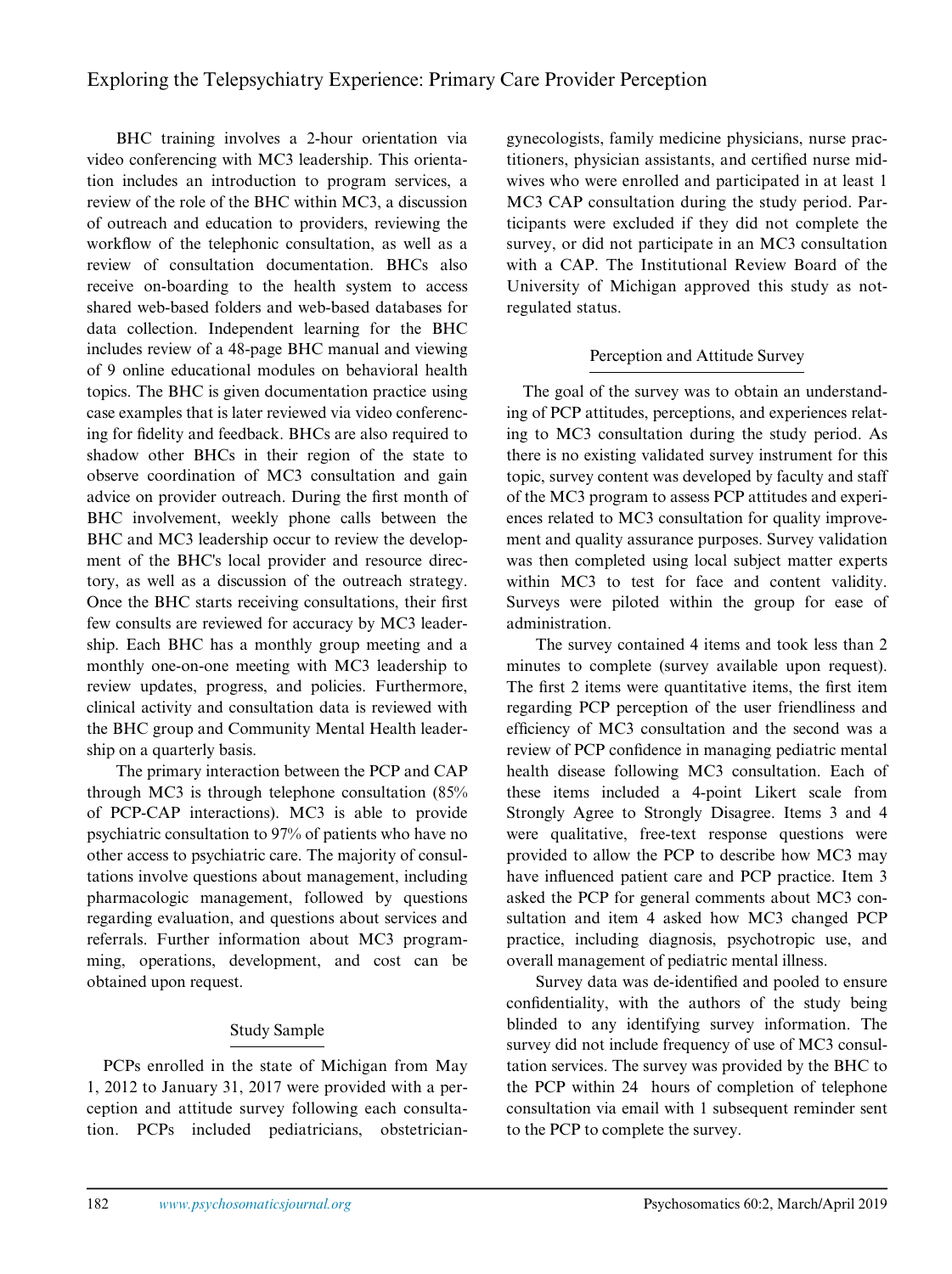#### Data Analysis

The survey response rate was calculated by taking the number of completed responses submitted in the numerator and dividing by the total number of possible responses in the denominator. Basic descriptive statistics were used to analyze the categorical data. In regards to the free-text data, 2 individuals blinded to the respondents coded the data along several agreed upon themes identified among the free-text responses. $36$  There was 80% concordance during the first pass of the data. Data was reviewed again by the same individuals to address discordance in coding to eventually reach 100% coding consensus on all items. Data was analyzed in Microsoft Excel 2010 (version 14, part of Microsoft Office Professional Plus 2010).

#### RESULTS

As of January 31, 2017, 1241 providers were enrolled in MC3. At this time, there were 5 CAPs involved in providing MC3 consultation and 12 BHCs involved in providing support and consultation within their localities to PCPs. The survey response rate was 44% with 649 responses out of 1475 possible responses. The responses were obtained from 191 unique providers.

PCPs completing the surveys were from 39 counties, representing 85% of counties enrolled in MC3 (39/ 46) and 47% of the counties in the state of Michigan (39/83) ([Figure 2\)](#page-4-0). Five hundred and twenty-four responses (81%) were from MD or DO providers, 73  $(11\%)$  were from physician assistants, 39 (6%) from nurse practitioners. PCPs rated MC3 on average as "strongly agree" regarding the user-friendly nature and efficiency of utilizing the program (mean of 1.11, SD of 0.33). PCP rating of confidence in managing their patient's mental health concern following MC3 consultation was also on average a "strongly agree" (mean of 1.19, SD of 0.43).

When asked if the MC3 consultation changed respondent diagnostic or management practices, several themes were identified in the free-text responses. Of the

<span id="page-4-0"></span>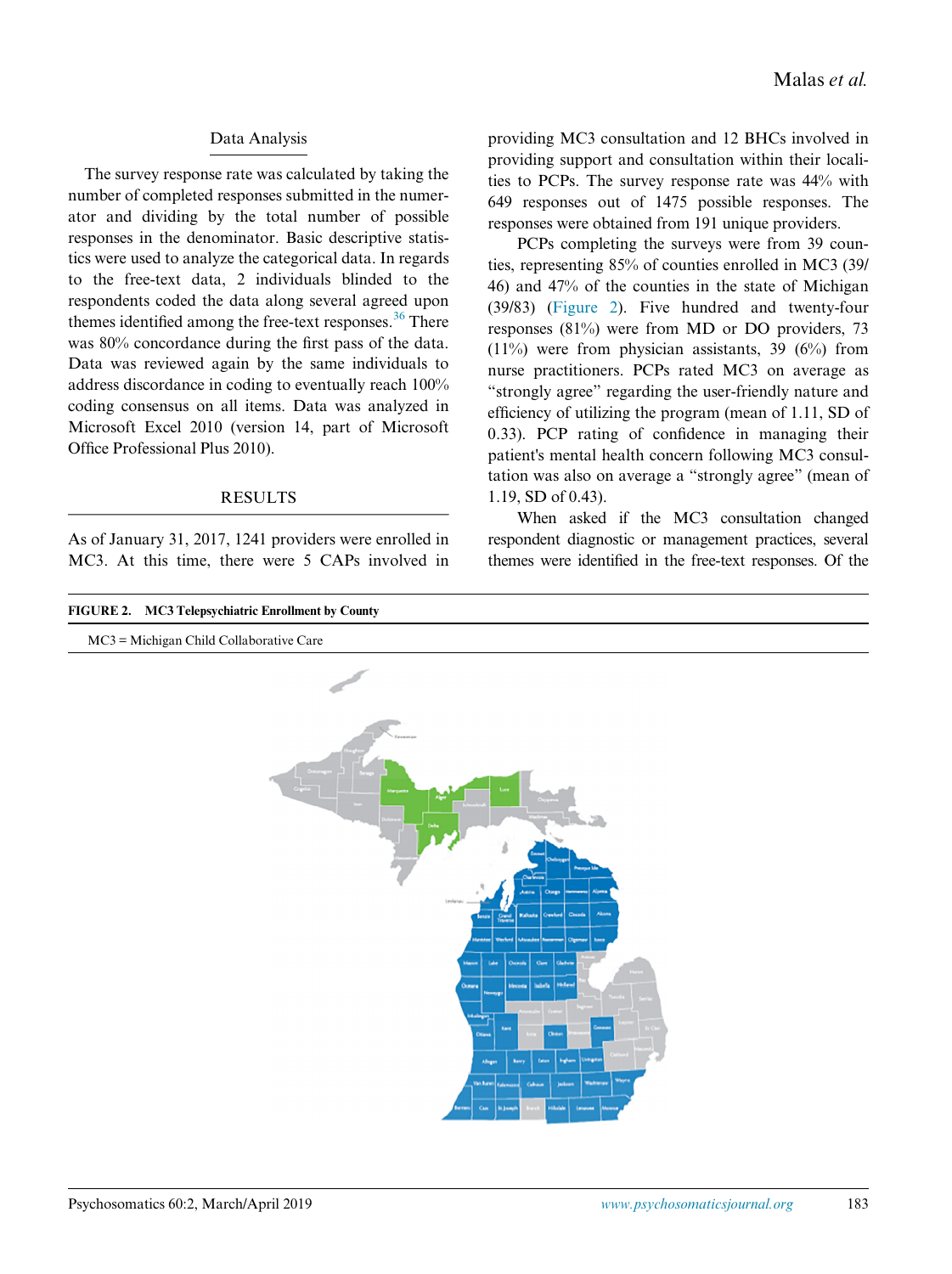<span id="page-5-0"></span>

| General                                                                                    | <b>Responses</b> | % Responses |
|--------------------------------------------------------------------------------------------|------------------|-------------|
| Improved comfort and confidence in caring for youth with mental illness                    | 131              | $30.9\%$    |
| Ability to care for youth with complex mental health needs                                 | 32               | $7.5\%$     |
| Improved access to mental healthcare for youth                                             | 98               | $23.1\%$    |
| Enhanced efficiency of care for youth with mental illness                                  | 83               | 19.6%       |
| Improved patient care and high utility for youth with mental health needs                  | 192              | 45.3%       |
| <b>Evaluation</b>                                                                          |                  |             |
| Improved assessment and diagnostic approach                                                | 53               | 12.5%       |
| Greater knowledge and education in pediatric mental health                                 | 64               | $15.1\%$    |
| <b>Management</b>                                                                          |                  |             |
| Greater comfort and understanding in the use and monitoring of psychotropics               | 110              | 25.9%       |
| Increased understanding and access to psychotherapy services                               | 10               | $2.4\%$     |
| Improved understanding of non-pharmacologic approaches to management and referral services | 13               | $3.1\%$     |
|                                                                                            |                  |             |
| $MC3$ = Michigan Child Collaborative Care.                                                 |                  |             |

649 responses, 65% (424/649) of responses included freetext responses to this question. This represented 83% of unique survey respondents (159/191). The responses were summarized along 10 themes that encompassed the responses, some of the responses addressing more than 1 theme. There were 786 elicited themes from the 424 responses [\(Table 1](#page-5-0)). Nearly half of responses (45.3%) indicated that their patients received better care when utilizing MC3 consultation. Other common themes included improved comfort and confidence in caring for youth

with mental illness (30.9%), greater comfort and understanding in using psychotropics in youth (25.9%), improved access to mental healthcare for youth (23.1%), and greater knowledge in the evaluation and management of mental illness in youth (15.1%).

Of the responses, 9.2% (39/424) provided critiques or constructive feedback regarding the use of MC3 consultation. The most common critiques included delays in completion of the consultation (21.4%) and a lack of PCP time for consultation (14.3%) ([Table 2](#page-5-1)).

<span id="page-5-1"></span>

| General                                                                                           | <b>Responses</b> | % Responses |
|---------------------------------------------------------------------------------------------------|------------------|-------------|
| Need for improved screening in the community                                                      |                  | $2.4\%$     |
| Difficulty accessing psychotherapy and psychiatric care in the community                          |                  | $9.5\%$     |
| Lack of comfort with psychotropics or certain classes of psychotropics                            |                  | 4.8%        |
| Lack of comfort and familiarity with telephone consultation process                               |                  | $2.4\%$     |
| Need more formal education (lectures, conference, webinar, etc)                                   |                  | $7.1\%$     |
| Delays in communication or completing consultation                                                | 9                | 21.4%       |
| More effective communication modalities to transmit communications (i.e. email, web-based, etc)   |                  | 9.5%        |
| Desire for non-clinical care staff to be able to place consults ( <i>i.e.</i> social work)        |                  | $2.4\%$     |
| Improved follow-up consultation process (clearer process, same CAP providing follow-up, etc)      |                  | 4.8%        |
| Conflicting recommendations from different CAP consultations                                      |                  | $2.4\%$     |
| Lack of time to engage in consultation and conversations regarding care with CAP                  |                  | $14.3\%$    |
| Needing more discretion regarding CAP consultation documentation given sensitive information      |                  | $2.4\%$     |
| Desire to have CAP consultants see the patients personally rather than as a consultant            |                  | $2.4\%$     |
| Improved communication directly from CAP to patients and families                                 |                  | $2.4\%$     |
| PCP feeling uncomfortable with increased management of mental health concerns                     |                  | $9.5\%$     |
| Lack of funding/insurance coverage to support best care practices or consultation recommendations |                  | $2.4\%$     |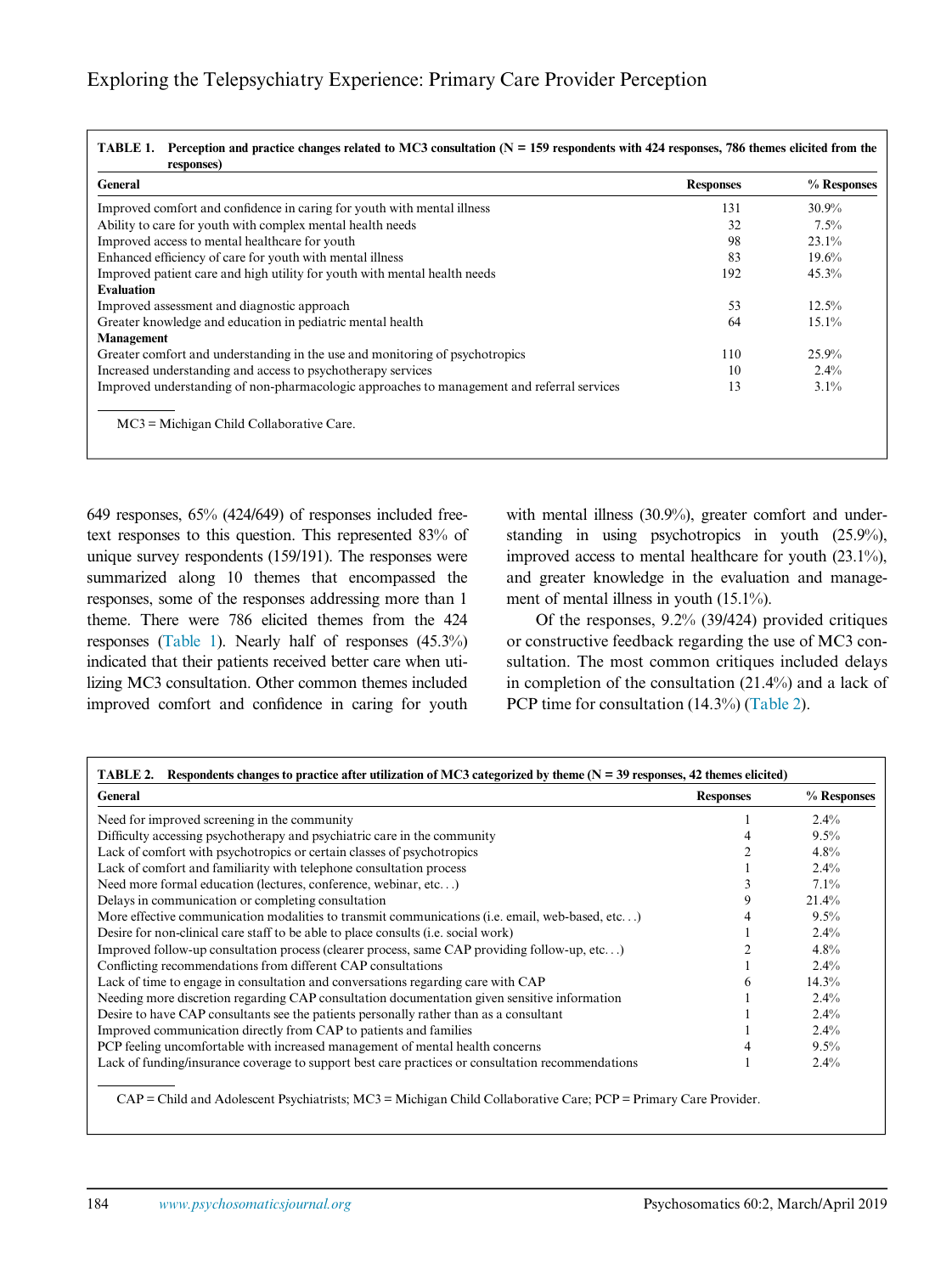In June 2017, the American Academy of Child and Adolescent Psychiatry (AACAP) published a policy statement supporting the use and dissemination of telepsychiatry as an evidence-based practice to enhance access to  $CAP$  care.<sup>[37](#page-9-12)</sup> This statement recommended that each state support legislation allowing telepsychiatric care and mandate that third-party payers reimburse clinical service on par with psychiatric services delivered in person.[37](#page-9-12) Furthermore, the Centers for Medicare and Medicaid Services expanded criteria for telemedicine coverage with many states increasing their reimburse-ment of clinical service through telemedicine.<sup>[38,39](#page-9-13)</sup> In light of the growing evidence-base supporting the use of telepsychiatry, the increasing gap between need and available supply of services, and the expanding recommendation by professional organizations, insurers, and state governments for the use of telepsychiatry, it is imperative that we assess the quality of telepsychiatric care delivery. As MC3 continues to grow at a rapid pace and increasingly stands as a national model of telepsychiatric care delivery, we describe the first study exploring the attitudes and perceptions of providers utilizing the MC3 consultation experience.

Several successful models currently exist for telephone-based and telepsychiatric mental healthcare. Massachusetts Child Psychiatry Access Program provides CAP telephone-based consultation through several academic clinical sites. Massachusetts Child Psychiatry Access Program has been able to reach 95% of pediatric PCPs in the state with high PCP satisfaction.[27](#page-9-14) Seattle Children's Hospital has a similar telepsychiatric service through 7 satellite clinical sites in northwest Washington called the AIMS program. This program was well accepted, feasible, and useful to the PCP, while also spurring further innovative integrated and collaborative care with PCPs. $40$  In a study by Yellowlees et al. in 2008, the authors found that a comprehensive telepsychiatric service, provided by the University of California-Davis, with access to videoconferencing, telephonic consultation, and secure email was effective at accurately diagnosing and assessing youth in the PCP office. $41$  Most youth evaluated in this cohort either had ADHD (36.2%) or a Mood Disorder (28.1%) and had statistically significant improvements in affect and oppositional domains of the Child Behavioral Checklist ( $p = 0.018$ ) in 3-month follow-up.<sup>[41](#page-9-16)</sup>

In 2018, Hilty et al. $42$  published an updated review exploring applications and utilization of telepsychiatry. They found the key ingredients to successful telepscyhiatric care included ease of access to consultation, cost, just-in-time support to the end-user, and monitoring meaningful outcomes over time. High-intensity telepsychiatric care models involve extensive, ongoing direct care collaboration between the CAP and the PCP with concurrent longitudinal education and staff train-ing.<sup>[42](#page-9-17)</sup> These models exhibit improved clinical outcomes, but are more challenging to sustain.<sup>[42](#page-9-17)</sup> Moderate intensity models involve synchronous consultation but less direct involvement in care on an ongoing basis, while low intensity models often do not involve seeing the patient but may involve regular contact with the PCP, staff or other intermediate supports.<sup>[42](#page-9-17)</sup> Moderate and lower intensity telepsychiatric care models have unique benefits including building relationships with the PCP practice, complementing PCP service by filling in gaps by the mental health providers, and sustainability. $42$ MC3 offers a hybrid model, where there is a strong collaborative partnership with the PCP with a foundational low intensity model to support sustainability and relationship building with an ability to titrate the service provision to the level of need for the patient and PCP. Hence, MC3 can serve as a high intensity model, when needed, to better address higher need and complexity to potentially support improved outcomes without exhausting resources and longitudinal supports. This flexibility is a key ingredient in MC3's sustainability, while providing high quality service that meets the needs of the PCP and patient.

Although there is growing recognition of the value of telepsychiatric care in the setting of integrative and collaborative care models, there is a lack of study as how to best design these models. German et al. $^{43}$  in 2017, compared 2 common models of service delivery, the Generalist Behavioral Health (GBH) model and the Behavioral Health Integrated (BHIP) model. The GBH model involves a PCP partnering with an embedded social worker who provides timely therapy and referral support, whereas the BHIP model includes integrated Pediatric Psychology and CAP support.<sup>43</sup> They found that the BHIP model was superior to the GBH model in PCP satisfaction, perception of access to quality mental healthcare, and self-reported competence.<sup>43</sup> The BHIP model was feasibly implemented in a large urban primary care network and improved referral rates to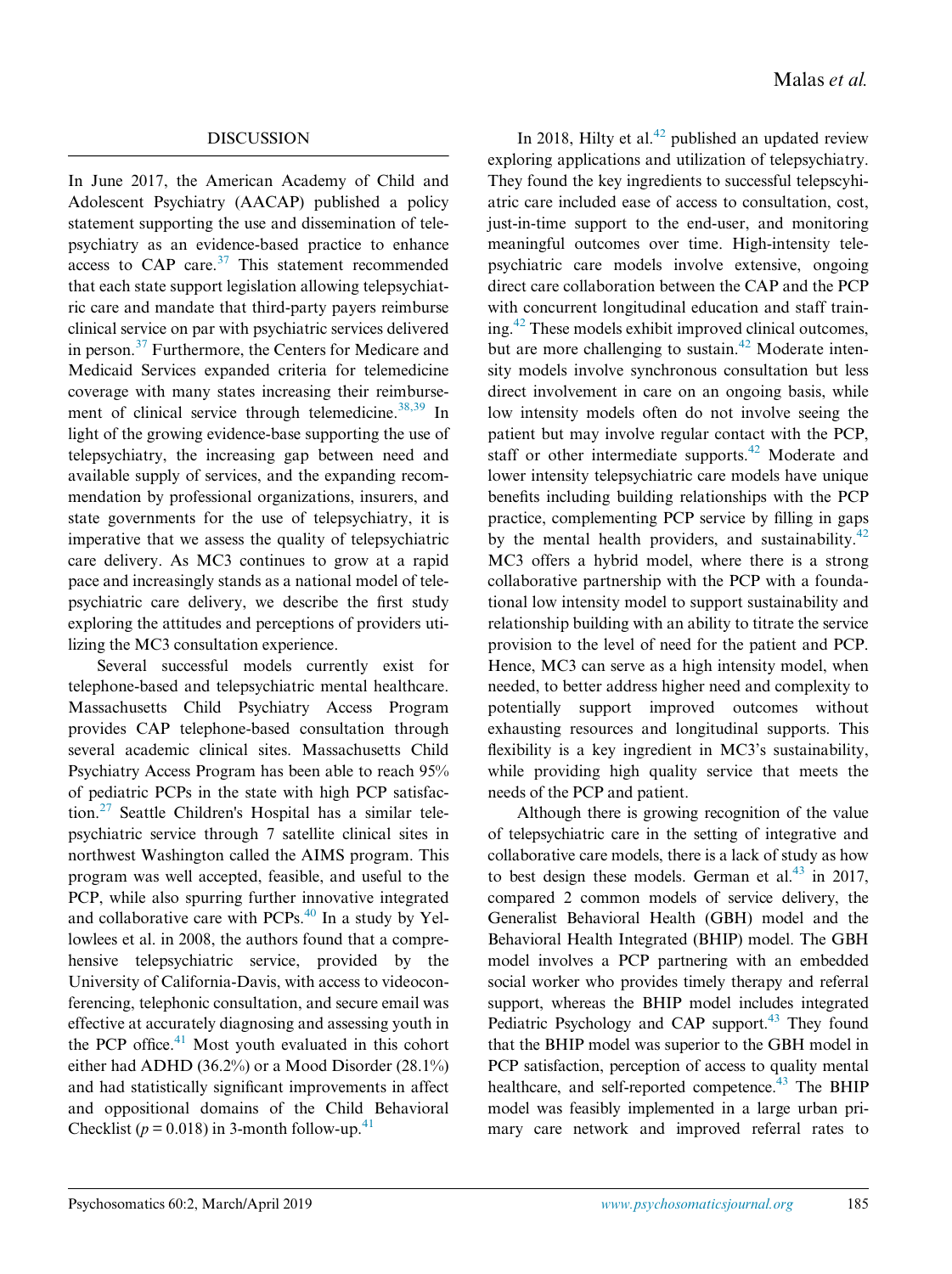pediatric mental health providers.<sup>43</sup> The MC3 program is a mix of the GBH and BHIP models, while utilizing embedded BHCs and complementing this with telepsychiatry as a vehicle to deliver just-in-time CAP consultation and support. Currently, MC3 is building more psychotherapy training and support, particularly for early childhood attachment and trauma, with growing recognition of the need for specialized psychotherapy consultation in the PCP office.

Several components of the MC3 program make it unique and address some of the traditional concerns by PCPs who may be reluctant to participate in telepsychiatric consultation. MC3 utilizes BHCs within community practices, and partners with local Community Mental Health offices to enhance feasibility and collaboration. This partnership is further strengthened by collaboration with the Michigan Department of Health and Human Services. This strong collaboration, and the related resource support, is one of the strengths of MC3, in that it obviates some of the long-term concerns often raised regarding the financial sustainability of telepsychiatric care.<sup>44</sup> A multimodal approach to consultation is offered to allow the PCP, BHC, and CAP to provide consultation in a modality that best suits the unique needs of the patient and PCP. Furthermore, MC3 involves not only pediatric consultation, but expands consultation to transitional age youth/young adults, as well as perinatal consultation. This allows for more comprehensive consultation along the lifespan from the perinatal period to transitioning to adulthood. Although it is not clear what factors directly contributed to the study findings, we believe that these qualities of the MC3 program were integral to the strong positive PCP perception of the MC3 consultation experience.

The majority of the constructive feedback about the MC3 program involved time-related issues. To address these issues, we can focus on further education efforts on-line or through webinars to better empower PCPs regarding mental health knowledge and skill, but also to help them provide more efficient communication to CAPs to enhance the consultation process. CAPs and PCPs can engage in group case consultations monthly through MC3, which may be a venue to help discuss issues relating to time efficiency. Furthermore, the BHC can better facilitate clustering of case consultations to times that are most convenient for the PCP, so that consultation is not disruptive to the daily workflow. Lastly, as suggested, a web-based consultation process, either through email, or through live web-based consultation, could mitigate the need for an extended consultation process for a brief question or an interaction that could be served without direction interaction between the PCP and CAP. All these considerations should be explored and are feasible, which may further enhance the MC3 consultation experience.

## Limitations and Future Considerations

There are several limitations to our study. This study involved the provision of a simple survey on provider perception and attitudes of MC3 consultation immediately after consultation. The close temporal relationship between MC3 consultation and completion of the survey limits the potential for recall bias, however this is still possible if the provider did not complete the survey shortly after completion of the consult. Furthermore, the survey was intentionally short and did not necessarily capture changes in provider practice, knowledge, or clinical outcomes. The study design and survey data also did not demonstrate changes in PCP perceptions and utilization patterns over time and this would be an important future consideration further study.

The response rate was limited by the methodology used to obtain the data. However, the response rate is favorable (44%) when compared to the expected response rate of an email-based, nonincentivized survey study, which often is closer to  $20-30\%$ .<sup>[45](#page-10-2)</sup> The response rate is also favorable given that only one reminder email was sent to the provider to prompt non-responders to complete the survey. The response rate was also likely limited by the time constraints placed on PCPs, as reflected by the majority of the constructive feedback provided in this study. Regardless, our relatively high response rate given the survey modality may be attributed to our user-friendly survey design that was quick and simple to complete.

The survey in this study was not tied to a tangible incentive and was not mandated. The study also did not limit responses to unique providers, which may result in over representation in the survey by responders who responded multiple times. The decision was made to include all responses given that respondents may fluctuate in their opinion over time. In addition, respondents to the survey may be more motivated and active in their fields, and their responses may reflect these qualities. We did not believe this bias would significantly impact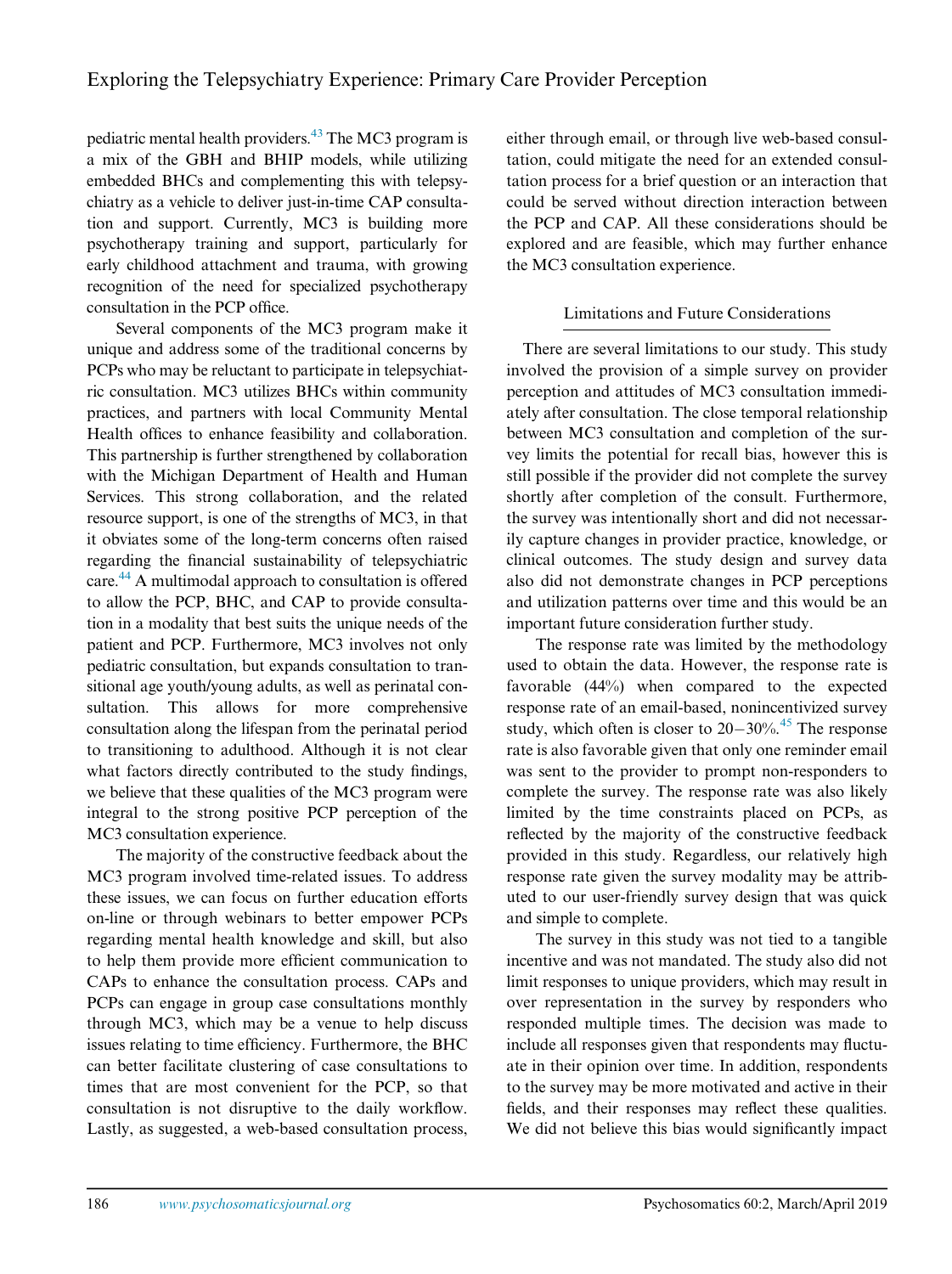our data interpretation as this group of active PCPs would likely be the group to utilize telepsychiatric consultation most readily and advocate for its use in their practice. Therefore, their input is valuable to our understanding of current perception relating to MC3 consultation. It will be helpful to survey those nonresponding providers to understand their MC3 consultation experience and determine if it is different in any way. Future study of those enrolled MC3 providers who have not used, or minimally used, MC3 consultation services will also be valuable in understanding what may limit their use of the MC3 program.

It is unclear from this study how the MC3 consultation impacted patient and family perception, patient and family interaction with the PCP, and clinical outcomes over time. Given these factors can enhance the provider experience and care of the patient, it will be important to explore these further. PCPs may have also been grateful to have access to CAPs, and this could have positively biased their responses to the survey given the worry of losing access to MC3 if they were overly critical. This bias was mitigated by the de-identified nature of the survey and the use of both numerical ratings of experience, as well as the ability to provide qualitative free-text responses.

#### <span id="page-8-0"></span>References

- 1. [Perou R, Bitsko RH, Blumberg SJ, et al: Mental health sur](http://refhub.elsevier.com/S0033-3182(18)30312-8/sbref0001)[veillance among children-United States, 2005](http://refhub.elsevier.com/S0033-3182(18)30312-8/sbref0001)-[2011. CDC:](http://refhub.elsevier.com/S0033-3182(18)30312-8/sbref0001) [Morb Mortal Wkly Rep 2013; 62\(2\):1](http://refhub.elsevier.com/S0033-3182(18)30312-8/sbref0001)–35
- <span id="page-8-6"></span><span id="page-8-1"></span>2. [Olfson M, Blanco C, Wang S, et al: National trends in the](http://refhub.elsevier.com/S0033-3182(18)30312-8/sbref0002) [mental health care of children, adolescents, and adults by](http://refhub.elsevier.com/S0033-3182(18)30312-8/sbref0002) offi[ce-based physicians. JAMA Psychiatry 2014; 71\(1\):81](http://refhub.elsevier.com/S0033-3182(18)30312-8/sbref0002)–90
- <span id="page-8-3"></span>3. U.S. Department of Health and Human Services. Patient protection and affordable care act (ACA; Public Law 111-148) Retrieved at [http://www.hhs.gov/strategic-plan/goal1.html;](http://www.hhs.gov/strategic-plan/goal1.html) 2010 Accessed July 15, 2017
- <span id="page-8-4"></span>4. [Flaum M: Telemental health as a solution to the widen](http://refhub.elsevier.com/S0033-3182(18)30312-8/sbref0004)[ing gap between supply and demand for mental health](http://refhub.elsevier.com/S0033-3182(18)30312-8/sbref0004) [services. In: Myers K, Turvey CL, editors. Telemental](http://refhub.elsevier.com/S0033-3182(18)30312-8/sbref0004) [health: clinical, technical, and administrative foundations](http://refhub.elsevier.com/S0033-3182(18)30312-8/sbref0004) [for evidence-based practice. New York, N.Y.: Elsevier;](http://refhub.elsevier.com/S0033-3182(18)30312-8/sbref0004) [2013. p. 11](http://refhub.elsevier.com/S0033-3182(18)30312-8/sbref0004)–25
- <span id="page-8-5"></span><span id="page-8-2"></span>5. Association of American Medical Colleges. "Physician specialty data report 2016". Retrieved at: [https://www.aamc.org/](https://www.aamc.org/data/workforce/reports/457712/2016-specialty-databook.html) [data/workforce/reports/457712/2016-specialty-databook.](https://www.aamc.org/data/workforce/reports/457712/2016-specialty-databook.html) [html.](https://www.aamc.org/data/workforce/reports/457712/2016-specialty-databook.html) Accessed on October 3, 2017
- 6. [Kim WJ: American Academy of Child and Adolescent Psy](http://refhub.elsevier.com/S0033-3182(18)30312-8/sbref0005)[chiatry Task Force on Workforce Needs. Child and](http://refhub.elsevier.com/S0033-3182(18)30312-8/sbref0005)

#### **CONCLUSION**

This study demonstrates that PCPs, the end-users of CAP consultation through MC3, find the consultation experience to be user-friendly, efficient, and allows improved access to pediatric and perinatal psychiatric healthcare. PCPs felt more confident with mental healthcare of their patients, and endorsed greater knowledge of mental health evaluation and management, as well as greater comfort with use of psychotropics. There were a small number of providers who had constructive feedback to improve MC3 and the majority of the feedback related to time-sensitivity of the PCP practice and completion of consultation. The unique qualities of MC3, including a broad county and state partnership, embedded BHCs, and a variety of means to obtain consultation, may have factored into the positive perceptions and attitudes related to MC3. MC3 may serve as another model of telepsychiatric care that is feasible and well accepted by PCPs.

Disclosure Statement: The authors listed above have no financial or other conflicts of interest to disclose. Each author contributed to the conceptualization, research design, data collection, data analysis and writing/editing of this manuscript.

[adolescent psychiatry workforce: a critical shortage and](http://refhub.elsevier.com/S0033-3182(18)30312-8/sbref0005) [national challenge. Acad Psychiatry 2003; 27:277](http://refhub.elsevier.com/S0033-3182(18)30312-8/sbref0005)–282

- 7. American Academy of Child and Adolescent Psychiatry. "Workforce maps by state: practicing child and adolescent psychiatrists by state 2015". Retrieved at: [http://www.aacap.](http://www.aacap.org/aacap/Advocacy/Federal_and_State_Initiatives/Workforce_Maps/Home.aspx) [org/aacap/Advocacy/Federal\\_and\\_State\\_Initiatives/Workfor](http://www.aacap.org/aacap/Advocacy/Federal_and_State_Initiatives/Workforce_Maps/Home.aspx)[ce\\_Maps/Home.aspx](http://www.aacap.org/aacap/Advocacy/Federal_and_State_Initiatives/Workforce_Maps/Home.aspx). Accessed on October 15, 2017
- 8. Insel T: Where are we going? Director's blog: psychiatry: national institute of mental health Retrieved at [http://www.](http://www.nimh.nih.gov/about/director/2011/psychiatry-where-are-we-going.shtml) [nimh.nih.gov/about/director/2011/psychiatry-where-are-we](http://www.nimh.nih.gov/about/director/2011/psychiatry-where-are-we-going.shtml)[going.shtml](http://www.nimh.nih.gov/about/director/2011/psychiatry-where-are-we-going.shtml); 2011 Accessed on February 1, 2017
- 9. [Sarvet B, Gold J, Bostic J, et al: Improving access to mental](http://refhub.elsevier.com/S0033-3182(18)30312-8/sbref0007) [health care for children: the Massachusetts Child Psychiatry](http://refhub.elsevier.com/S0033-3182(18)30312-8/sbref0007) [Access Project. Pediatrics 2010; 126\(6\):1191](http://refhub.elsevier.com/S0033-3182(18)30312-8/sbref0007)–1200
- 10. [Keller D, Sarvet B: Is there a psychiatrist in the house?](http://refhub.elsevier.com/S0033-3182(18)30312-8/sbref0008) [Integrating child psychiatry](http://refhub.elsevier.com/S0033-3182(18)30312-8/sbref0008) into the pediatric medical [home. J Am Acad Child Adolesc Psychiatry 2013; 52](http://refhub.elsevier.com/S0033-3182(18)30312-8/sbref0008)  $(1):3-5$  $(1):3-5$
- 11. [Fremont WP, Natasi R, Newman N, et al: Comfort level of](http://refhub.elsevier.com/S0033-3182(18)30312-8/sbref0009) [pediatricians and family medicine physicians diagnosing and](http://refhub.elsevier.com/S0033-3182(18)30312-8/sbref0009) [treating child and adolescent psychiatric disorders. Int J Psy](http://refhub.elsevier.com/S0033-3182(18)30312-8/sbref0009)[chiatry Med 2008; 38\(2\):153](http://refhub.elsevier.com/S0033-3182(18)30312-8/sbref0009)–168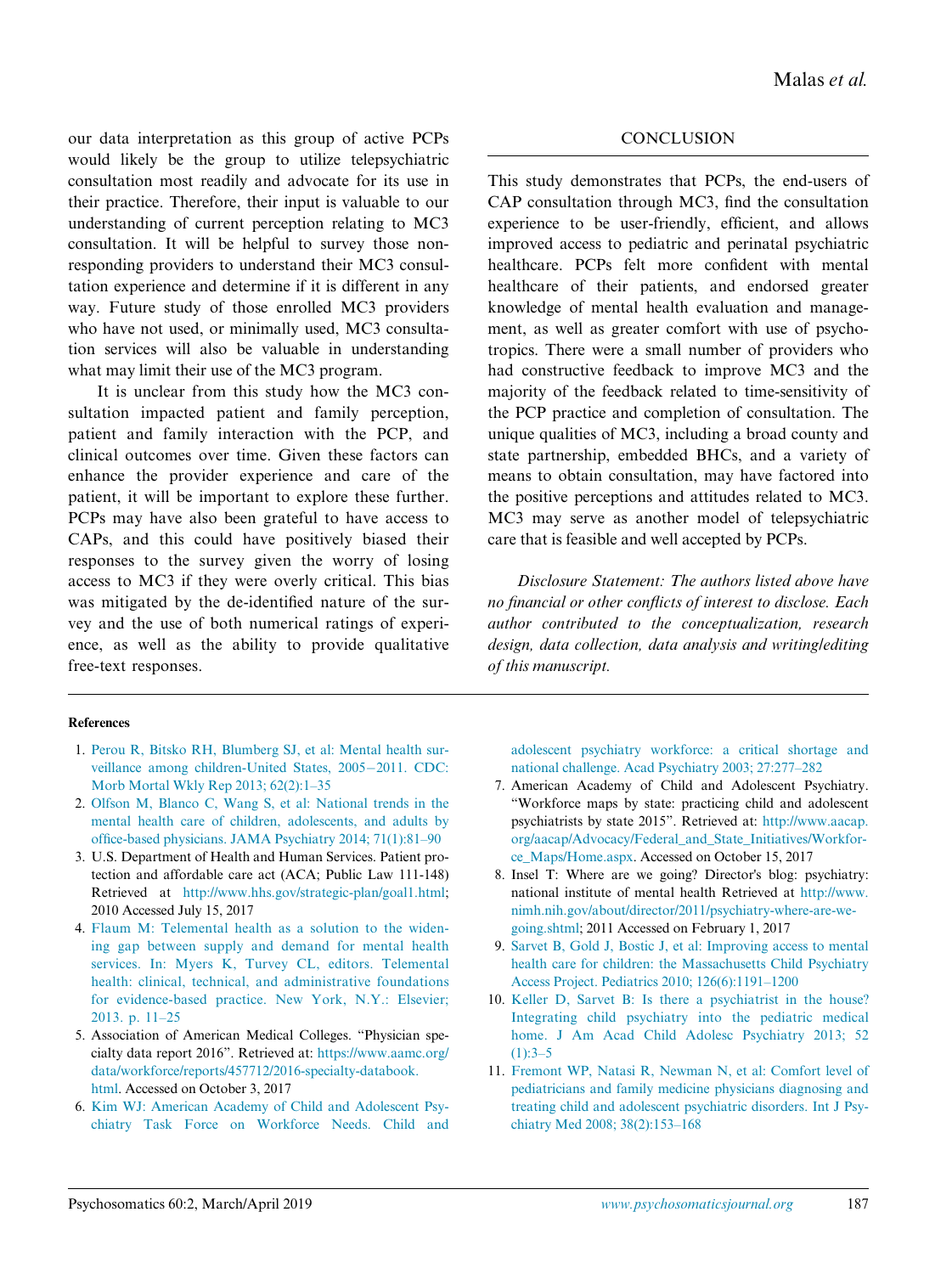- <span id="page-9-7"></span>12. [Lempp T, Heinzel-Gutenbrunner M, Bachmann C: Child and](http://refhub.elsevier.com/S0033-3182(18)30312-8/sbref0010) [adolescent psychiatry: which knowledge and skills do primary](http://refhub.elsevier.com/S0033-3182(18)30312-8/sbref0010) [care physicians need to have? A survey in general practi](http://refhub.elsevier.com/S0033-3182(18)30312-8/sbref0010)[tioners and paediatricians. Eur Child Adolesc Psychiatry](http://refhub.elsevier.com/S0033-3182(18)30312-8/sbref0010) [2016; 25\(4\):443](http://refhub.elsevier.com/S0033-3182(18)30312-8/sbref0010)–451
- <span id="page-9-0"></span>13. [Cunningham PJ: Beyond parity: primary care physicians](http://refhub.elsevier.com/S0033-3182(18)30312-8/sbref0011)' per[spectives on access to mental health care. Health Aff 2009; 28](http://refhub.elsevier.com/S0033-3182(18)30312-8/sbref0011) [\(3\):490](http://refhub.elsevier.com/S0033-3182(18)30312-8/sbref0011)–501
- 14. [Davis DW, Honaker SM, Jones VF, et al: Identi](http://refhub.elsevier.com/S0033-3182(18)30312-8/sbref0012)fication and [management of behavioral/mental health problems in pri](http://refhub.elsevier.com/S0033-3182(18)30312-8/sbref0012)[mary care pediatrics. Clin Pediatr 2012; 51\(10\):978](http://refhub.elsevier.com/S0033-3182(18)30312-8/sbref0012)–982
- 15. [Sheldrick RC, Merchant S, Perrin EC: Identi](http://refhub.elsevier.com/S0033-3182(18)30312-8/sbref0013)fication of devel[opmental-behavioral problems in primary care: a systematic](http://refhub.elsevier.com/S0033-3182(18)30312-8/sbref0013) [review. Pediatrics 2011; 128\(2\):356](http://refhub.elsevier.com/S0033-3182(18)30312-8/sbref0013)–363
- 16. United States Department of Agriculture. Retrieved at: [https://data.ers.usda.gov/reports.aspx?reportPath=/State\\_-](https://data.ers.usda.gov/reports.aspx?reportPath=/State_Fact_Sheets/PovertyReport&fips_st=12&ID=17826) [Fact\\_Sheets/PovertyReport&](https://data.ers.usda.gov/reports.aspx?reportPath=/State_Fact_Sheets/PovertyReport&fips_st=12&ID=17826)fips\_st=12&ID=17826. Accessed Jan 6, 2018.
- <span id="page-9-9"></span><span id="page-9-8"></span><span id="page-9-1"></span>17. Children's Hospital Association. Pediatric specialist physician shortages affect access to care Retrieved at [https://](https://www.childrenshospitals.org/issues-and-advocacy/graduate-medical-education/fact-sheets/2012/pediatric-specialist-physician-shortages-affect-access-to-care) [www.childrenshospitals.org/issues-and-advocacy/graduate](https://www.childrenshospitals.org/issues-and-advocacy/graduate-medical-education/fact-sheets/2012/pediatric-specialist-physician-shortages-affect-access-to-care)[medical-education/fact-sheets/2012/pediatric-specialist-phy](https://www.childrenshospitals.org/issues-and-advocacy/graduate-medical-education/fact-sheets/2012/pediatric-specialist-physician-shortages-affect-access-to-care)[sician-shortages-affect-access-to-care;](https://www.childrenshospitals.org/issues-and-advocacy/graduate-medical-education/fact-sheets/2012/pediatric-specialist-physician-shortages-affect-access-to-care) 2012 Accessed on July 17, 2017
- <span id="page-9-10"></span><span id="page-9-2"></span>18. [Ruskin PE, Silver-Aylaian M, Kling MA, et al:](http://refhub.elsevier.com/S0033-3182(18)30312-8/sbref0015) "Treatment [outcomes in depression: comparison of remote treatment](http://refhub.elsevier.com/S0033-3182(18)30312-8/sbref0015) [through telepsychiatry to in-person treatment. Am J Psychia](http://refhub.elsevier.com/S0033-3182(18)30312-8/sbref0015)[try 2004; 161:1471](http://refhub.elsevier.com/S0033-3182(18)30312-8/sbref0015)–1476
- <span id="page-9-11"></span><span id="page-9-3"></span>19. [Fortney JC, Pyne JM, Turner EE, et al: Telepsychiatry inte](http://refhub.elsevier.com/S0033-3182(18)30312-8/sbref0016)[gration of mental health services into rural primary care set](http://refhub.elsevier.com/S0033-3182(18)30312-8/sbref0016)[tings. Int Rev Psychiatry 2015; 27\(6\):525](http://refhub.elsevier.com/S0033-3182(18)30312-8/sbref0016)–539
- <span id="page-9-12"></span><span id="page-9-4"></span>20. [Bastastini AB: Improving rehabilitative efforts for juvenile](http://refhub.elsevier.com/S0033-3182(18)30312-8/sbref0017) [offenders through the use of telemental healthcare. J Child](http://refhub.elsevier.com/S0033-3182(18)30312-8/sbref0017) [Adolesc Psychopharmacol 2016; 26\(3\):273](http://refhub.elsevier.com/S0033-3182(18)30312-8/sbref0017)–277
- 21. [Comer JS, Furr JM, Cooper-Vince C, et al: Rationale and con](http://refhub.elsevier.com/S0033-3182(18)30312-8/sbref0018)[siderations for the internet-based delivery of parent](http://refhub.elsevier.com/S0033-3182(18)30312-8/sbref0018)[child interaction therapy. Cogn Behav Pract 2015; 22\(3\):302](http://refhub.elsevier.com/S0033-3182(18)30312-8/sbref0018)– [316](http://refhub.elsevier.com/S0033-3182(18)30312-8/sbref0018)
- <span id="page-9-13"></span>22. [Stephan S, Lever N, Bernstein L, et al: Telemental health in](http://refhub.elsevier.com/S0033-3182(18)30312-8/sbref0019) [schools. J Child Adolesc Psychopharmacol 2016; 26\(3\):266](http://refhub.elsevier.com/S0033-3182(18)30312-8/sbref0019)–272
- <span id="page-9-5"></span>23. [Cain S, Sharp S: Telepharmacotherapy for children and adoles](http://refhub.elsevier.com/S0033-3182(18)30312-8/sbref0020)[cents. J Child Adolesc Psychopharmacol 2016; 26\(3\):221](http://refhub.elsevier.com/S0033-3182(18)30312-8/sbref0020)–228
- 24. [Comer JS, Furr MN, Cooper-Vince CE, et al: Internet-deliv](http://refhub.elsevier.com/S0033-3182(18)30312-8/sbref0021)[ered, family-based treatment for early-onset OCD: a preliminary](http://refhub.elsevier.com/S0033-3182(18)30312-8/sbref0021) [case series. J Clin Child Adolesc Psychol 2014; 43\(1\):74](http://refhub.elsevier.com/S0033-3182(18)30312-8/sbref0021)–87
- <span id="page-9-15"></span>25. [Duncan AB, Velasquez SE, Nelson EL: Using videoconfer](http://refhub.elsevier.com/S0033-3182(18)30312-8/sbref0022)[encing to provide psychological services to rural children and](http://refhub.elsevier.com/S0033-3182(18)30312-8/sbref0022) [adolescents: a review and case example. J Clin Child Adolesc](http://refhub.elsevier.com/S0033-3182(18)30312-8/sbref0022) [Psychol 2014; 43\(1\):115](http://refhub.elsevier.com/S0033-3182(18)30312-8/sbref0022)–127
- <span id="page-9-17"></span><span id="page-9-16"></span><span id="page-9-6"></span>26. [Hilty DM, Yellowlees PM, Nesbitt TS: Evolution of telepsy](http://refhub.elsevier.com/S0033-3182(18)30312-8/sbref0023)[chiatry to rural sites: changes over time in types of referral](http://refhub.elsevier.com/S0033-3182(18)30312-8/sbref0023) [and in primary care providers' knowledge, skills and satisfac](http://refhub.elsevier.com/S0033-3182(18)30312-8/sbref0023)[tion. Gen Hosp Psychiatry 2006; 28\(5\):367](http://refhub.elsevier.com/S0033-3182(18)30312-8/sbref0023)–373
- <span id="page-9-14"></span>27. [Straus JH, Sarvet B: Behavioral health care for children: the](http://refhub.elsevier.com/S0033-3182(18)30312-8/sbref0024) [Massachusetts child psychiatry access project. Health Aff](http://refhub.elsevier.com/S0033-3182(18)30312-8/sbref0024) [2014; 33\(12\):2153](http://refhub.elsevier.com/S0033-3182(18)30312-8/sbref0024)–2161
- 28. [Reese RM, Jamison R, Wendland M, et al: Evaluating inter](http://refhub.elsevier.com/S0033-3182(18)30312-8/sbref0025)[active videoconferencing for assessing symptoms of autism.](http://refhub.elsevier.com/S0033-3182(18)30312-8/sbref0025) [Telemed J E-Health 2013; 19\(9\):671](http://refhub.elsevier.com/S0033-3182(18)30312-8/sbref0025)–677
- 29. [Rockhill C, Tse JT, Fesenmeyer M, et al: Telepsychiatrists](http://refhub.elsevier.com/S0033-3182(18)30312-8/sbref0026)' [medication treatment strategies in the Children's ADHD tele](http://refhub.elsevier.com/S0033-3182(18)30312-8/sbref0026)[mental health treatment study. J Adolesc Psychopharmacol](http://refhub.elsevier.com/S0033-3182(18)30312-8/sbref0026) [2015; 25:1](http://refhub.elsevier.com/S0033-3182(18)30312-8/sbref0026)–10
- 30. [Elford DR, White H, Bowering R, et al: A randomized con](http://refhub.elsevier.com/S0033-3182(18)30312-8/sbref0027)[trolled trial of child psychiatric assessments conducted using](http://refhub.elsevier.com/S0033-3182(18)30312-8/sbref0027) [videoconferencing. J Telemed Telecare 2000; 6:73](http://refhub.elsevier.com/S0033-3182(18)30312-8/sbref0027)–82
- 31. [Himle MB, Freitag M, Walther M, et al: A randomized pilot](http://refhub.elsevier.com/S0033-3182(18)30312-8/sbref0028) [trial comparing videoconference versus face-to-face delivery](http://refhub.elsevier.com/S0033-3182(18)30312-8/sbref0028) [of behavior therapy for childhood tic disorders. Behav Res](http://refhub.elsevier.com/S0033-3182(18)30312-8/sbref0028) [Ther 2012; 50:565](http://refhub.elsevier.com/S0033-3182(18)30312-8/sbref0028)–570
- 32. [Myers K, Vander Stoep A, Zhou C, et al: Effectiveness of a tele](http://refhub.elsevier.com/S0033-3182(18)30312-8/sbref0029)[health service delivery model for treating attention-de](http://refhub.elsevier.com/S0033-3182(18)30312-8/sbref0029)ficit/hyper[activity disorder: a community-based randomized controlled trial.](http://refhub.elsevier.com/S0033-3182(18)30312-8/sbref0029) [J Am Acad Child Adolesc Psychiatry 2015; 54\(4\):263](http://refhub.elsevier.com/S0033-3182(18)30312-8/sbref0029)–274
- 33. [Sheldrick RC, Mattern K, Perrin EC, et al: Pediatricians' per](http://refhub.elsevier.com/S0033-3182(18)30312-8/sbref0030)[ceptions of an off-site collaboration with child psychiatry.](http://refhub.elsevier.com/S0033-3182(18)30312-8/sbref0030) [Clinical Pediatr 2012; 51\(6\):546](http://refhub.elsevier.com/S0033-3182(18)30312-8/sbref0030)–550
- 34. [Grealish A, Hunter A, Glaze R, et al: Telemedicine in a child](http://refhub.elsevier.com/S0033-3182(18)30312-8/sbref0031) [and adolescent mental health service: participants](http://refhub.elsevier.com/S0033-3182(18)30312-8/sbref0031)' acceptance [and utilization. J Telemed Telecare 2005; 11\(1\):53](http://refhub.elsevier.com/S0033-3182(18)30312-8/sbref0031)–55
- 35. [Cloutier P, Capelli M, Glennie JE, et al: Mental health serv](http://refhub.elsevier.com/S0033-3182(18)30312-8/sbref0032)[ices for children and youth: a survey of physicians' knowledge,](http://refhub.elsevier.com/S0033-3182(18)30312-8/sbref0032) [attitudes and use of telehealth services. J Telemed Telecare](http://refhub.elsevier.com/S0033-3182(18)30312-8/sbref0032) [2008; 14\(2\):98](http://refhub.elsevier.com/S0033-3182(18)30312-8/sbref0032)–101
- 36. [Braun V, Clarke V: Using thematic analysis in psychology.](http://refhub.elsevier.com/S0033-3182(18)30312-8/sbref0033) [Qual Res Psychol 2006; 3:77](http://refhub.elsevier.com/S0033-3182(18)30312-8/sbref0033)–101
- 37. American Academy of Child and Adolescent Psychiatry. "Delivery of child and adolescent psychiatry services through telepsychiatry. Retrieved at: [http://www.aacap.org/AACAP/](http://www.aacap.org/AACAP/Policy_Statements/2017/Delivery_of_Child_and_Adolescent_Psychiatry_Services_Through_Telepsychiatry.aspx?utm_source=Informz%26utm_medium=email%26utm_campaign=Annual+Meeting) [Policy\\_Statements/2017/Delivery\\_of\\_Child\\_and\\_Adoles](http://www.aacap.org/AACAP/Policy_Statements/2017/Delivery_of_Child_and_Adolescent_Psychiatry_Services_Through_Telepsychiatry.aspx?utm_source=Informz%26utm_medium=email%26utm_campaign=Annual+Meeting)[cent\\_Psychiatry\\_Services\\_Through\\_Telepsychiatry.aspx?](http://www.aacap.org/AACAP/Policy_Statements/2017/Delivery_of_Child_and_Adolescent_Psychiatry_Services_Through_Telepsychiatry.aspx?utm_source=Informz%26utm_medium=email%26utm_campaign=Annual+Meeting) [utm\\_source=Informz&utm\\_medium=email&utm\\_cam](http://www.aacap.org/AACAP/Policy_Statements/2017/Delivery_of_Child_and_Adolescent_Psychiatry_Services_Through_Telepsychiatry.aspx?utm_source=Informz%26utm_medium=email%26utm_campaign=Annual+Meeting)[paign=Annual+Meeting](http://www.aacap.org/AACAP/Policy_Statements/2017/Delivery_of_Child_and_Adolescent_Psychiatry_Services_Through_Telepsychiatry.aspx?utm_source=Informz%26utm_medium=email%26utm_campaign=Annual+Meeting). Accessed on July 16, 2017
- 38. American Telemedicine Association. State policy resource center. Retrieved at: [http://www.americantelemed.org/main/policy](http://www.americantelemed.org/main/policy-page/state-policy-resource-center)[page/state-policy-resource-center](http://www.americantelemed.org/main/policy-page/state-policy-resource-center). Accessed on July 15, 2017
- 39. American Telemedicine Association. State telemedicine gaps analysis: coverage  $&$  reimbursement-parity laws for private insurance. Retrieved at: [http://www.americantelemed.org/](http://www.americantelemed.org/docs/default-source/policy/ata-map-telemedicine-parity-2014-3-7.pdf) [docs/default-source/policy/ata-map-telemedicine-parity-2014-](http://www.americantelemed.org/docs/default-source/policy/ata-map-telemedicine-parity-2014-3-7.pdf) [3-7.pdf](http://www.americantelemed.org/docs/default-source/policy/ata-map-telemedicine-parity-2014-3-7.pdf). Accessed on July 15, 2017
- 40. [Myers KM, Vander Stoep A, McCarty CA, et al: Child and ado](http://refhub.elsevier.com/S0033-3182(18)30312-8/sbref0034)[lescent telepsychiatry: variations in utilization, referral patterns](http://refhub.elsevier.com/S0033-3182(18)30312-8/sbref0034) [and practice trends. J Telemed Telecare 2010; 16\(3\):128](http://refhub.elsevier.com/S0033-3182(18)30312-8/sbref0034)–133
- 41. [Yellowlees PM, Hilty DM, Marks SL, et al: A retrospective](http://refhub.elsevier.com/S0033-3182(18)30312-8/sbref0035) [analysis of a child and adolescent eMental health program. J](http://refhub.elsevier.com/S0033-3182(18)30312-8/sbref0035) [Am Acad Child Adolesc Psychiatry 2008; 47\(1\):103](http://refhub.elsevier.com/S0033-3182(18)30312-8/sbref0035)–107
- 42. Hilty DM, Rabinowitz T, McCarron RM, et al: An update on telepsychiatry and how it can leverage collaborative, stepped, and integrated services to primary care. Psychosomatics 2018 . Published online, corrected proof. DOI [https://](https://doi.org/10.1016/j.psym.2017.12.005) [doi.org/10.1016/j.psym.2017.12.005](https://doi.org/10.1016/j.psym.2017.12.005)